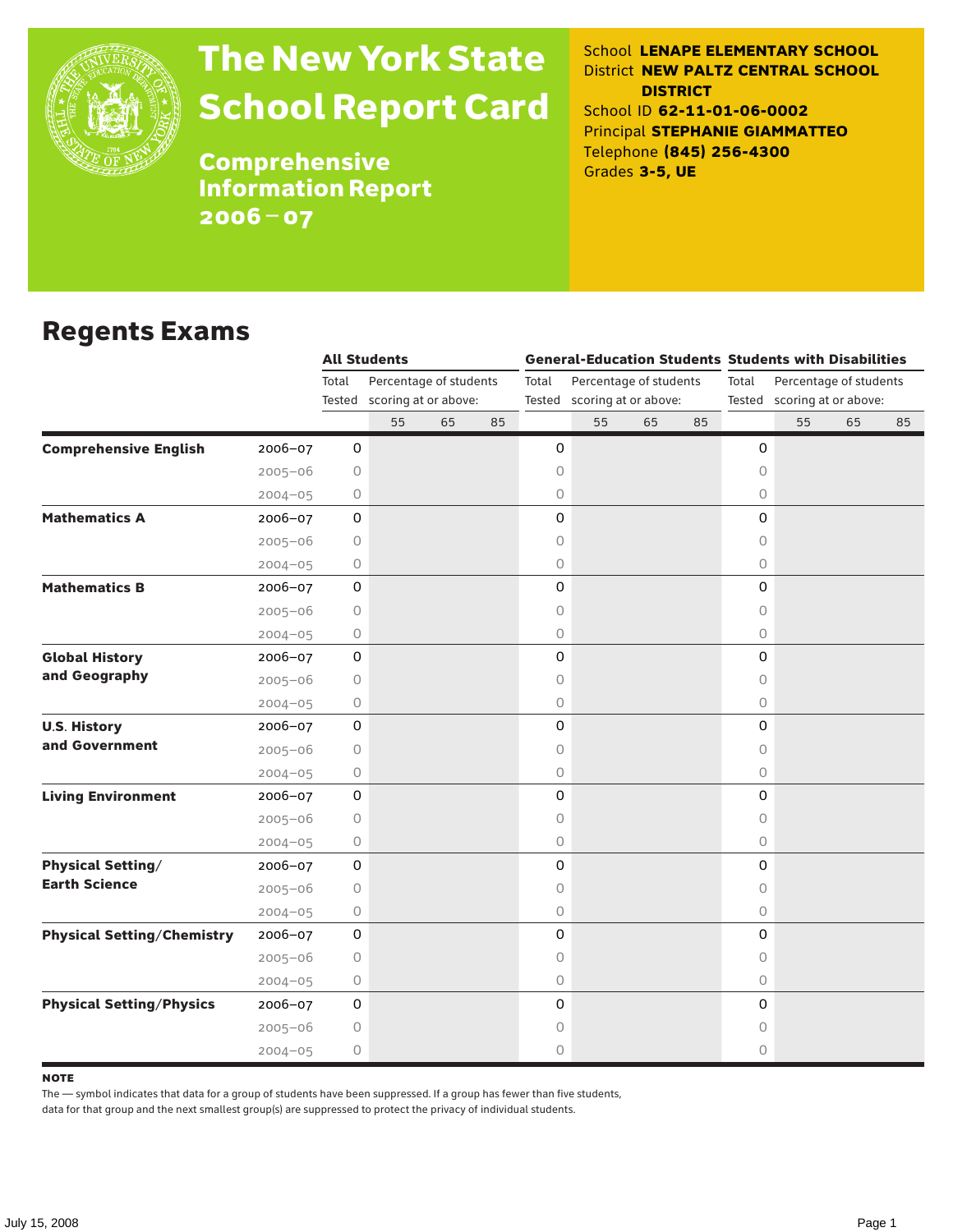School ID **62-11-01-06-0002**

### New York State English as a Second Language Achievement Test (NYSESLAT)

|                  |             | <b>All Students</b> |                                   |                             |     | <b>General-Education Students</b> |                |                                   |                             |     | <b>Students with Disabilities</b> |             |                                   |                             |       |
|------------------|-------------|---------------------|-----------------------------------|-----------------------------|-----|-----------------------------------|----------------|-----------------------------------|-----------------------------|-----|-----------------------------------|-------------|-----------------------------------|-----------------------------|-------|
|                  |             | Total               |                                   | Percent of students scoring |     |                                   | Total          |                                   | Percent of students scoring |     |                                   | Total       |                                   | Percent of students scoring |       |
|                  |             |                     | Tested in each performance level: |                             |     |                                   |                | Tested in each performance level: |                             |     |                                   |             | Tested in each performance level: |                             |       |
|                  |             |                     |                                   | Begin. Interm. Adv.         |     | Prof.                             |                |                                   | Begin. Interm. Adv.         |     | Prof.                             |             |                                   | Begin. Interm. Adv.         | Prof. |
| <b>Listening</b> | 2006-07     | 0                   |                                   |                             |     |                                   | 0              |                                   |                             |     |                                   | 0           |                                   |                             |       |
| and Speaking     | $2005 - 06$ | 0                   |                                   |                             |     |                                   | 0              |                                   |                             |     |                                   | $\circ$     |                                   |                             |       |
| $(Grades K-1)$   | $2004 - 05$ | 0                   |                                   |                             |     |                                   | $\bigcirc$     |                                   |                             |     |                                   | 0           |                                   |                             |       |
| <b>Reading</b>   | 2006-07     | 0                   |                                   |                             |     |                                   | $\mathbf 0$    |                                   |                             |     |                                   | 0           |                                   |                             |       |
| and Writing      | $2005 - 06$ | $\bigcirc$          |                                   |                             |     |                                   | $\circ$        |                                   |                             |     |                                   | 0           |                                   |                             |       |
| $(Grades K-1)$   | $2004 - 05$ | $\circ$             |                                   |                             |     |                                   | 0              |                                   |                             |     |                                   | 0           |                                   |                             |       |
| <b>Listening</b> | 2006-07     | 4                   |                                   |                             |     |                                   | 4              |                                   |                             |     |                                   | 0           |                                   |                             |       |
| and Speaking     | $2005 - 06$ | 5                   | $0\%$                             | $0\%$                       | 60% | 40%                               | 5              | 0%                                | $0\%$                       | 60% | 40%                               | 0           |                                   |                             |       |
| $(Grades 2-4)$   | $2004 - 05$ | 12                  | $0\%$                             | 0%                          | 50% | 50%                               | 12             | 0%                                | $0\%$                       | 50% | 50%                               | 0           |                                   |                             |       |
| <b>Reading</b>   | 2006-07     | 4                   |                                   |                             |     | $\overline{\phantom{0}}$          | 4              | $\overline{\phantom{0}}$          |                             |     |                                   | 0           |                                   |                             |       |
| and Writing      | $2005 - 06$ | 5                   | 20%                               | 20%                         | 20% | 40%                               | 5              | 20%                               | 20%                         | 20% | 40%                               | 0           |                                   |                             |       |
| (Grades $2-4$ )  | $2004 - 05$ | 12                  | $0\%$                             | 8%                          | 50% | 42%                               | 12             | 0%                                | 8%                          | 50% | 42%                               | 0           |                                   |                             |       |
| <b>Listening</b> | 2006-07     | $\mathbf{1}$        |                                   |                             |     | $\overline{\phantom{0}}$          | 1              |                                   |                             |     |                                   | 0           |                                   |                             |       |
| and Speaking     | $2005 - 06$ | 4                   |                                   |                             |     | $\overline{\phantom{0}}$          | 4              |                                   |                             |     |                                   | 0           |                                   |                             |       |
| $(Grades 5-6)$   | $2004 - 05$ | $\overline{2}$      |                                   |                             |     | $\overline{\phantom{0}}$          | 2              |                                   |                             |     | $\overline{\phantom{0}}$          | 0           |                                   |                             |       |
| <b>Reading</b>   | 2006-07     | $\mathbf{1}$        |                                   |                             |     | -                                 | $\mathbf 1$    |                                   |                             |     | $\overline{\phantom{0}}$          | 0           |                                   |                             |       |
| and Writing      | $2005 - 06$ | 4                   |                                   |                             |     | $\overline{\phantom{0}}$          | 4              |                                   |                             |     | $\overline{\phantom{0}}$          | 0           |                                   |                             |       |
| $(Grades 5-6)$   | $2004 - 05$ | $\overline{2}$      |                                   |                             |     | $\overline{\phantom{0}}$          | $\overline{2}$ |                                   |                             |     | $\overline{\phantom{0}}$          | 0           |                                   |                             |       |
| Listening        | $2006 - 07$ | 0                   |                                   |                             |     |                                   | $\mathbf 0$    |                                   |                             |     |                                   | $\mathbf 0$ |                                   |                             |       |
| and Speaking     | $2005 - 06$ | $\circ$             |                                   |                             |     |                                   | $\circ$        |                                   |                             |     |                                   | $\circ$     |                                   |                             |       |
| $(Grades 7-8)$   | $2004 - 05$ | 0                   |                                   |                             |     |                                   | 0              |                                   |                             |     |                                   | 0           |                                   |                             |       |
| <b>Reading</b>   | 2006-07     | 0                   |                                   |                             |     |                                   | 0              |                                   |                             |     |                                   | 0           |                                   |                             |       |
| and Writing      | $2005 - 06$ | 0                   |                                   |                             |     |                                   | $\circ$        |                                   |                             |     |                                   | 0           |                                   |                             |       |
| $(Grades 7-8)$   | $2004 - 05$ | $\bigcirc$          |                                   |                             |     |                                   | 0              |                                   |                             |     |                                   | 0           |                                   |                             |       |
| Listening        | 2006-07     | 0                   |                                   |                             |     |                                   | $\mathbf 0$    |                                   |                             |     |                                   | $\mathbf 0$ |                                   |                             |       |
| and Speaking     | $2005 - 06$ | 0                   |                                   |                             |     |                                   | $\circ$        |                                   |                             |     |                                   | $\circ$     |                                   |                             |       |
| $(Grades g-12)$  | $2004 - 05$ | 0                   |                                   |                             |     |                                   | 0              |                                   |                             |     |                                   | 0           |                                   |                             |       |
| <b>Reading</b>   | 2006-07     | 0                   |                                   |                             |     |                                   | 0              |                                   |                             |     |                                   | 0           |                                   |                             |       |
| and Writing      | $2005 - 06$ | 0                   |                                   |                             |     |                                   | $\circ$        |                                   |                             |     |                                   | $\circ$     |                                   |                             |       |
| $(Grades g-12)$  | $2004 - 05$ | 0                   |                                   |                             |     |                                   | 0              |                                   |                             |     |                                   | 0           |                                   |                             |       |

#### **NOTE**

The — symbol indicates that data for a group of students have been suppressed. If a group has fewer than five students,

data for that group and the next smallest group(s) are suppressed to protect the privacy of individual students.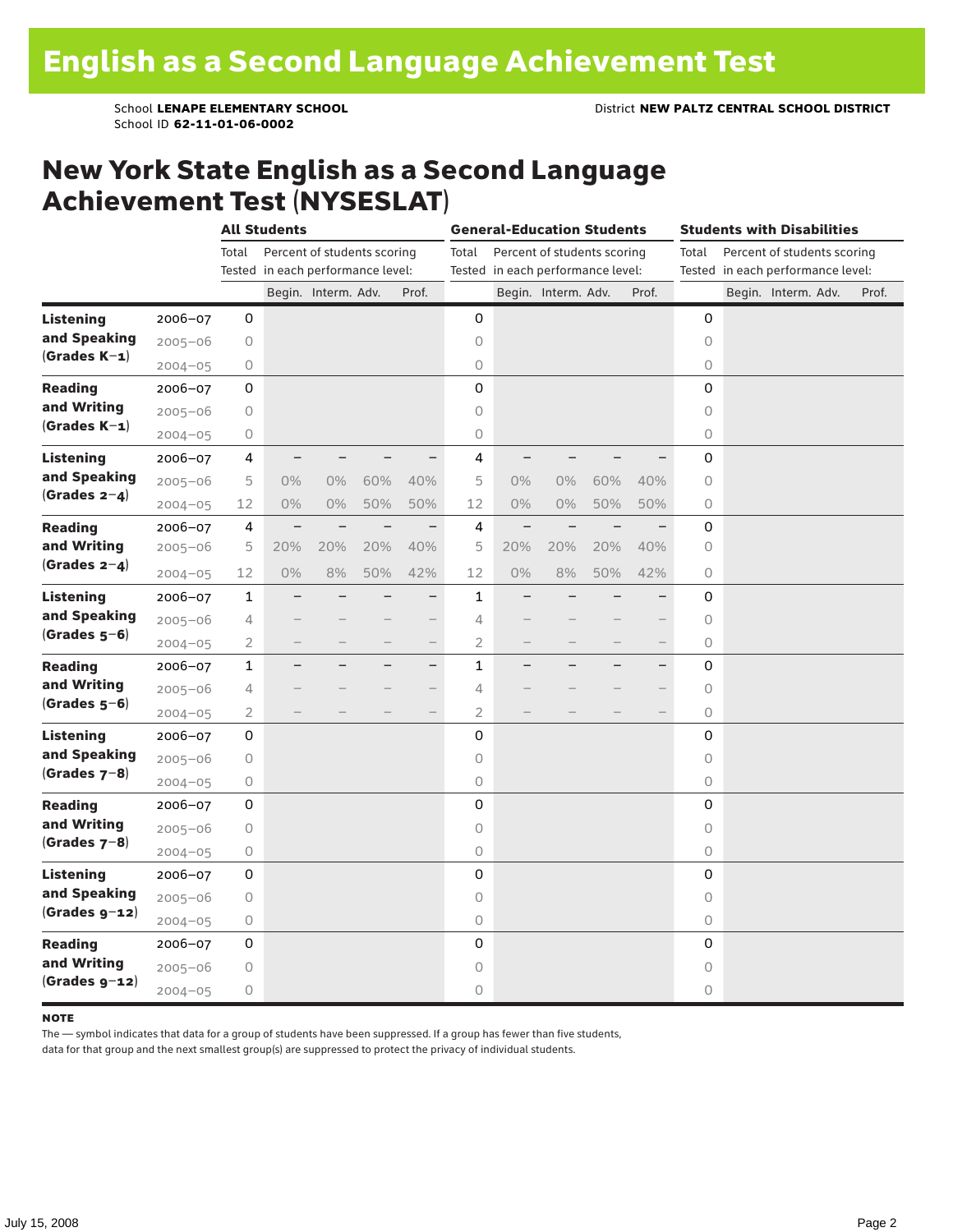School ID **62-11-01-06-0002**

## Elementary/Middle-Level Social Studies 2006–07

|                            | <b>All Students</b>                                         |    |    |     |                |                                                    | <b>General-Education Students</b> |    |     |     |                                                             |     | <b>Students with Disabilities</b> |     |                |  |  |  |
|----------------------------|-------------------------------------------------------------|----|----|-----|----------------|----------------------------------------------------|-----------------------------------|----|-----|-----|-------------------------------------------------------------|-----|-----------------------------------|-----|----------------|--|--|--|
|                            | Total<br>Percentage of students<br>Tested scoring at level: |    |    |     | Total          | Percentage of students<br>Tested scoring at level: |                                   |    |     |     | Percentage of students<br>Total<br>Tested scoring at level: |     |                                   |     |                |  |  |  |
|                            |                                                             |    |    |     | $\overline{4}$ |                                                    |                                   |    |     |     |                                                             |     |                                   |     | $\overline{4}$ |  |  |  |
| <b>Elementary</b><br>Level | 167                                                         | 4% | 5% | 54% | 37%            | 148                                                | 2%                                | 3% | 53% | 41% | 19                                                          | 21% | 21%                               | 58% | 0%             |  |  |  |
| <b>Middle Level</b>        |                                                             |    |    |     |                | 0                                                  |                                   |    |     |     | 0                                                           |     |                                   |     |                |  |  |  |

### 2003 Total Cohort Performance on Regents Exams After Four Years

|                                        | <b>All Students</b> |                                    |  |              | <b>General-Education Students</b> |                                    |  |              |  |                   | <b>Students with Disabilities</b>  |  |                    |  |  |
|----------------------------------------|---------------------|------------------------------------|--|--------------|-----------------------------------|------------------------------------|--|--------------|--|-------------------|------------------------------------|--|--------------------|--|--|
|                                        | Cohor<br>Enroll     | Percentage of<br>students scoring: |  |              | Coho<br>$\circ$<br>ᇛ              | Percentage of<br>students scoring: |  |              |  | Cohort<br>o,<br>문 | Percentage of<br>students scoring: |  |                    |  |  |
|                                        |                     | $55 - 64$                          |  | 65-84 85-100 |                                   | $55 - 64$                          |  | 65-84 85-100 |  |                   |                                    |  | 55-64 65-84 85-100 |  |  |
| <b>Global History</b><br>and Geography | 0                   |                                    |  |              | 0                                 |                                    |  |              |  | 0                 |                                    |  |                    |  |  |
| <b>U.S. History</b><br>and Government  | 0                   |                                    |  |              | $\Omega$                          |                                    |  |              |  | 0                 |                                    |  |                    |  |  |
| <b>Science</b>                         | 0                   |                                    |  |              | 0                                 |                                    |  |              |  | 0                 |                                    |  |                    |  |  |

## New York State Alternate Assessments (NYSAA) 2006–07

|                         | <b>All Students</b> |                            |               |   |   |  |  |  |  |  |  |
|-------------------------|---------------------|----------------------------|---------------|---|---|--|--|--|--|--|--|
|                         | Total               | Number of students scoring |               |   |   |  |  |  |  |  |  |
|                         |                     | Tested at Level:           |               |   |   |  |  |  |  |  |  |
|                         |                     | 1                          | $\mathcal{P}$ | 3 | 4 |  |  |  |  |  |  |
| <b>Elementary Level</b> |                     |                            |               |   |   |  |  |  |  |  |  |
| Social Studies          | 0                   |                            |               |   |   |  |  |  |  |  |  |
| <b>Middle Level</b>     |                     |                            |               |   |   |  |  |  |  |  |  |
| Social Studies          | 0                   |                            |               |   |   |  |  |  |  |  |  |
| <b>Secondary Level</b>  |                     |                            |               |   |   |  |  |  |  |  |  |
| English Language Arts   | O                   |                            |               |   |   |  |  |  |  |  |  |
| <b>Mathematics</b>      | O                   |                            |               |   |   |  |  |  |  |  |  |
| Social Studies          | O                   |                            |               |   |   |  |  |  |  |  |  |
| Science                 | O                   |                            |               |   |   |  |  |  |  |  |  |

The New York State Alternate Assessment (NYSAA) is for students with severe cognitive disabilities. Results for students taking the NYSAA in English language arts, mathematics, and science at the elementary and middle levels are available in the *Accountability and Overview Report* part of *The New York State Report Card*.

The — symbol indicates that data for a group of students have been suppressed. If a group has fewer than five students, data for that group and the next smallest group(s) are suppressed to protect the privacy of individual students.

**NOTE**